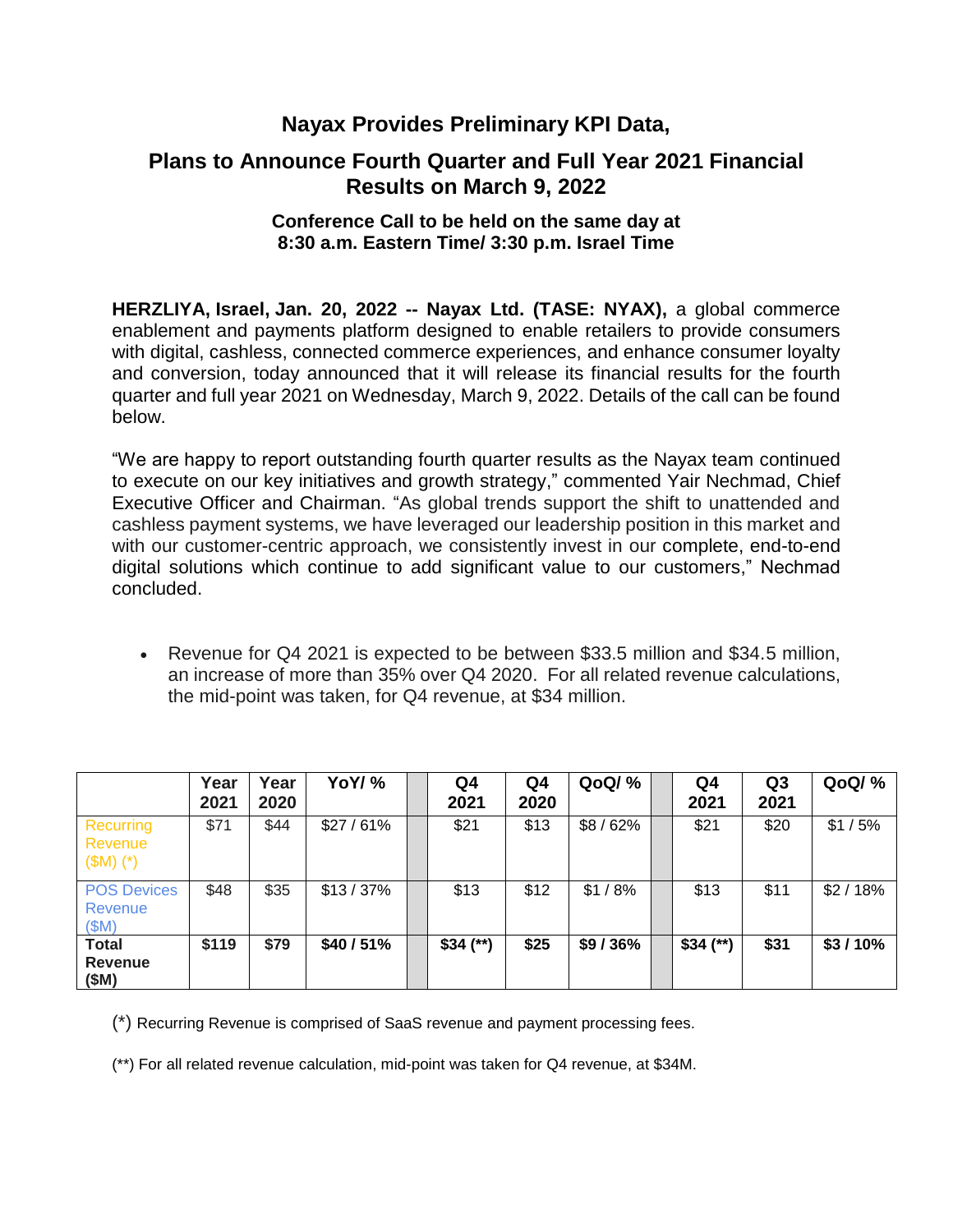• Number of Managed and Connected Devices was approximately 510,000, an increase of approximately 39% over Q4 2020.

|                                                 | As of Dec 31,<br>2021 | As of Dec 31,<br>2020 | YoY/ %           | As of Dec 31,<br>2021 | As of Sep 30,<br>2021 | QoQ/ %          |
|-------------------------------------------------|-----------------------|-----------------------|------------------|-----------------------|-----------------------|-----------------|
| # Of Managed<br>and Connected<br><b>Devices</b> | 510,000               | 366,000               | 144,000 /<br>39% | 510,000               | 461.000               | 49,000 /<br>11% |

 Number of Customers grew to approximately 30,000, an increase of 58% over Q4 2020.

|                          | As of Dec 31,<br>2021 | As of Dec 31,<br>2020 | YoY/%        | As of Dec 31,<br>2021 | As of Sep 30,<br>2021 | QoQ/N <sub>o</sub> |
|--------------------------|-----------------------|-----------------------|--------------|-----------------------|-----------------------|--------------------|
| # Of<br><b>Customers</b> | 30,000                | 19,000                | 11,000 / 58% | 30,000                | 27,000                | $3,000 / 11\%$     |

• Number of Processed Transactions during Q4 2021 was 247 million, an increase of approximately 85% over Q4 2020.

|                                                | Q4 2021 | Q4 2020 | QoQ/ %     | Q4 2021 | Q3 2021 | QoQ/N <sub>o</sub> |
|------------------------------------------------|---------|---------|------------|---------|---------|--------------------|
| Processed<br><b>Transactions</b><br>Volume (M) | 247M    | 134M    | 113M / 84% | 247M    | 218M    | 29M / 13%          |

## **Conference Call**

Yair Nechmad, Chief Executive Officer, David Ben-Avi, Chief Technology Officer and Sagit Manor, Chief Financial Officer will host a conference call to review the Company's fourth quarter and fiscal year 2021 financial results on March 9, 2022, at 8:30 a.m. Eastern Time/ 3:30 p.m. Israel Time.

To attend the conference call, please dial one of the following teleconferencing numbers. Please begin by placing your call at least five minutes before the conference call commences. If you are unable to connect using the toll-free numbers, please try the international dial-in number.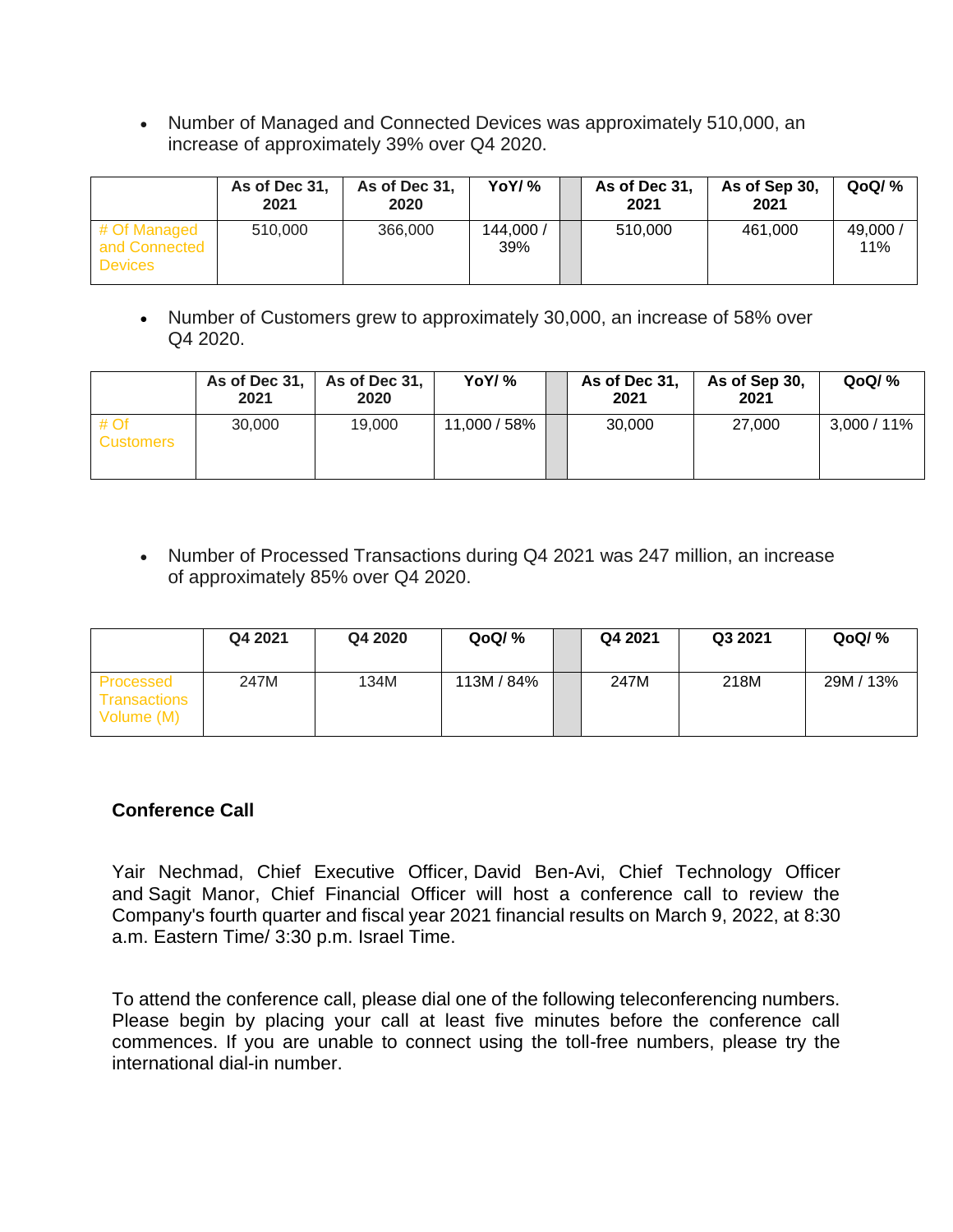**U.S. TOLL-FREE**: 1-866-777-2509 **ISRAEL TOLL-FREE**: 1-80-9212373 **INTERNATIONAL**: 1-412-317-5413 **AUSTRALIA TOLL-FREE**: 1-800-822-994 **WEBCAST LINK:** <https://services.choruscall.com/mediaframe/webcast.html?webcastid=mBIC3N90>

At: 8:30 a.m. Eastern Time 5:30 a.m. Pacific Time 3:30 p.m. Israel Time

The Company encourages participants to **pre-register for the conference call using the following link**: [https://dpregister.com/sreg/10163421/f110be4830.](https://dpregister.com/sreg/10163421/f110be4830) Callers will receive a unique dial-in upon registration, which enables immediate access on the day of the call. Participants may pre-register at any time, including up to and after the call start time.

The conference call will also be available via live webcast from a link on Nayax's Investor Relations [website.](https://ir.nayax.com/ir-presentations/)

A replay of the conference call will be available from March 9, 2022, to March 23, 2022. To access the replay, please dial one of the following numbers:

**Replay TOLL-FREE:** 1-877-344-7529 **Replay TOLL/INTERNATIONAL:** 1-412-317-0088 **Replay Pin Number:** 1339028 **To access the replay using an international dial-in number, please select the link below.**

<https://services.choruscall.com/ccforms/replay.html>

An archived and live media frame will also be available for 90 days on Nayax's Investor Relations website.